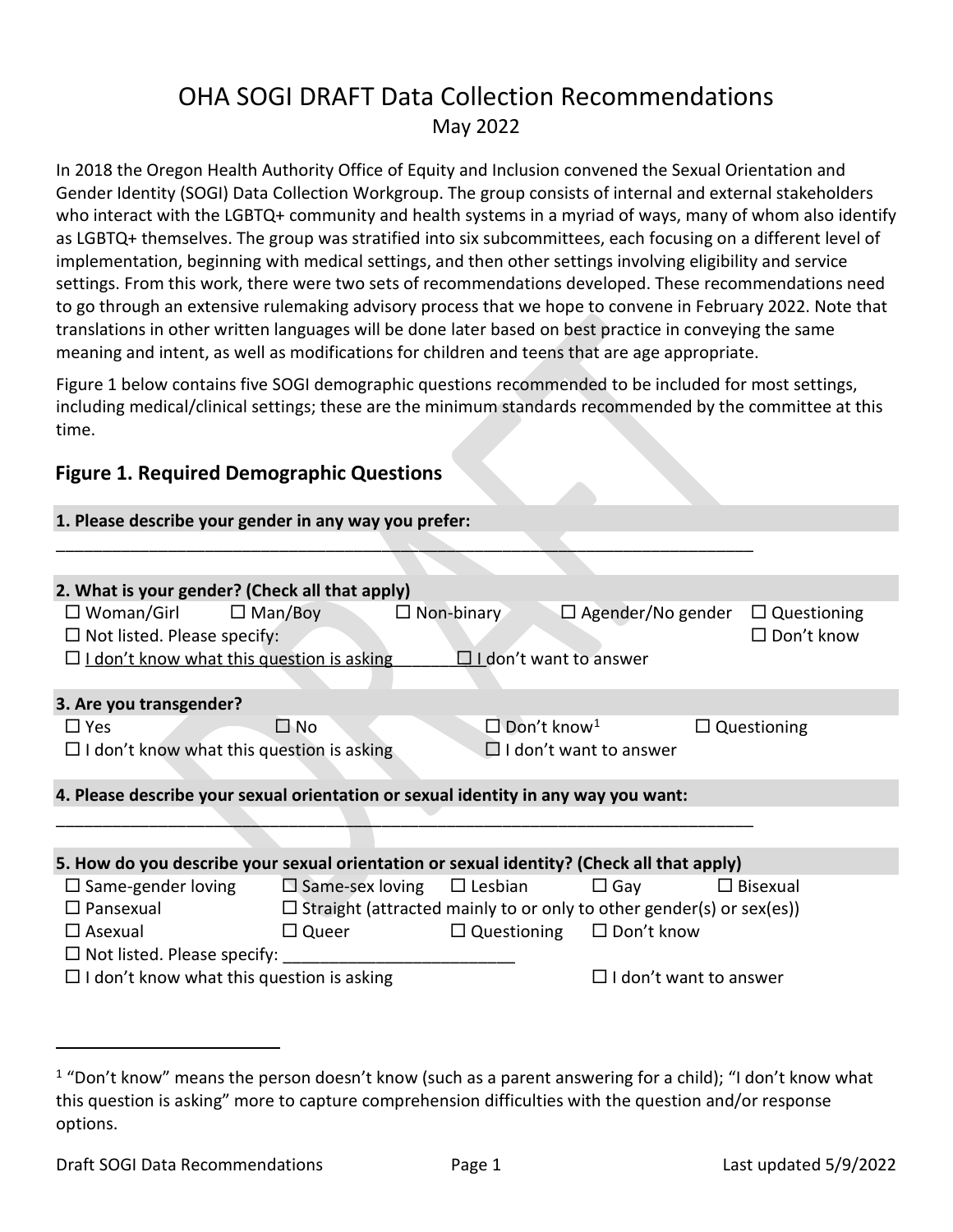Figure 2 has a menu of recommendations with the goal of respectful communications for data-matching/ verifications that might occur in systems involving insurance and or eligibility for services. *These questions may be required if applicable to the specific data system or programmatic requirements.*

### **Figure 2. Logistical Questions Applicable for Social Services and or Eligibility Systems (DRAFT)**

| <b>Names</b>                                                                                                                                                                                                                                                                                                                           |
|----------------------------------------------------------------------------------------------------------------------------------------------------------------------------------------------------------------------------------------------------------------------------------------------------------------------------------------|
| 1. What full name do you want to us to use? (Text field)                                                                                                                                                                                                                                                                               |
| Is this your legal name? $\Box$ Yes $\Box$ No<br>If not, please list your legal name: ____________                                                                                                                                                                                                                                     |
| This question format may be suitable for clinical/medical settings involving insurance and billing:                                                                                                                                                                                                                                    |
| 1b. Are there any other names we should know about, such as on your insurance card?                                                                                                                                                                                                                                                    |
| $\Box$ Check here if there are other names we should know about                                                                                                                                                                                                                                                                        |
| Name on insurance card: ___________<br>Name on relevant previous medical records:<br>Name on other relevant records (Please specify):                                                                                                                                                                                                  |
| <b>Pronouns and Titles</b>                                                                                                                                                                                                                                                                                                             |
| 2. What pronouns do you want us to use? (Select all that apply)<br>$\square$ She/Her<br>$\Box$ He/Him $\Box$ No pronouns, use my name<br>$\Box$ They/Them<br>$\Box$ Don't know<br>$\Box$ I don't know what this question is asking<br>$\Box$ I don't want to answer                                                                    |
| Only ask the below question if the organization specifically uses titles (e.g., in correspondence)                                                                                                                                                                                                                                     |
| 3. What title want us to address you by?<br>$\Box$ Miss $\Box$ Mrs.<br>$\square$ Ms.<br>$\square$ Mr.<br>$\Box$ Please use my name and no titles<br>$\Box$ Don't know<br>$\square$ Mx.<br>$\Box$ I don't want to answer<br>□ Not listed. Please specify: <u>_____________________</u>                                                  |
| Sex- It is anticipated that if you need to ask about sex (not gender) you will probably just need to ask 1 or 2<br>of the questions below - depending on WHY you need this information.                                                                                                                                                |
| 4. When you were born what sex was assigned to you? (Pick one)<br>$\Box$ Female $\Box$ Intersex<br>$\square$ Male<br>$\Box$ Unspecified<br>$\Box$ Not listed. Please specify:<br>$\Box$ I don't know what this question is asking<br>$\Box$ I don't want to answer<br>$\Box$ Don't know                                                |
| 5. What is your current legal sex in your state? (Pick one) (OR simply: What is your current sex?)<br>$\square$ Female<br>$\square$ Male<br>$\Box$ X<br>$\Box$ Intersex<br>$\Box$ Non-binary<br>$\Box$ Unspecified<br>$\Box$ Don't know<br>□ Not listed. Please specify: _________<br>$\Box$ I don't know what this question is asking |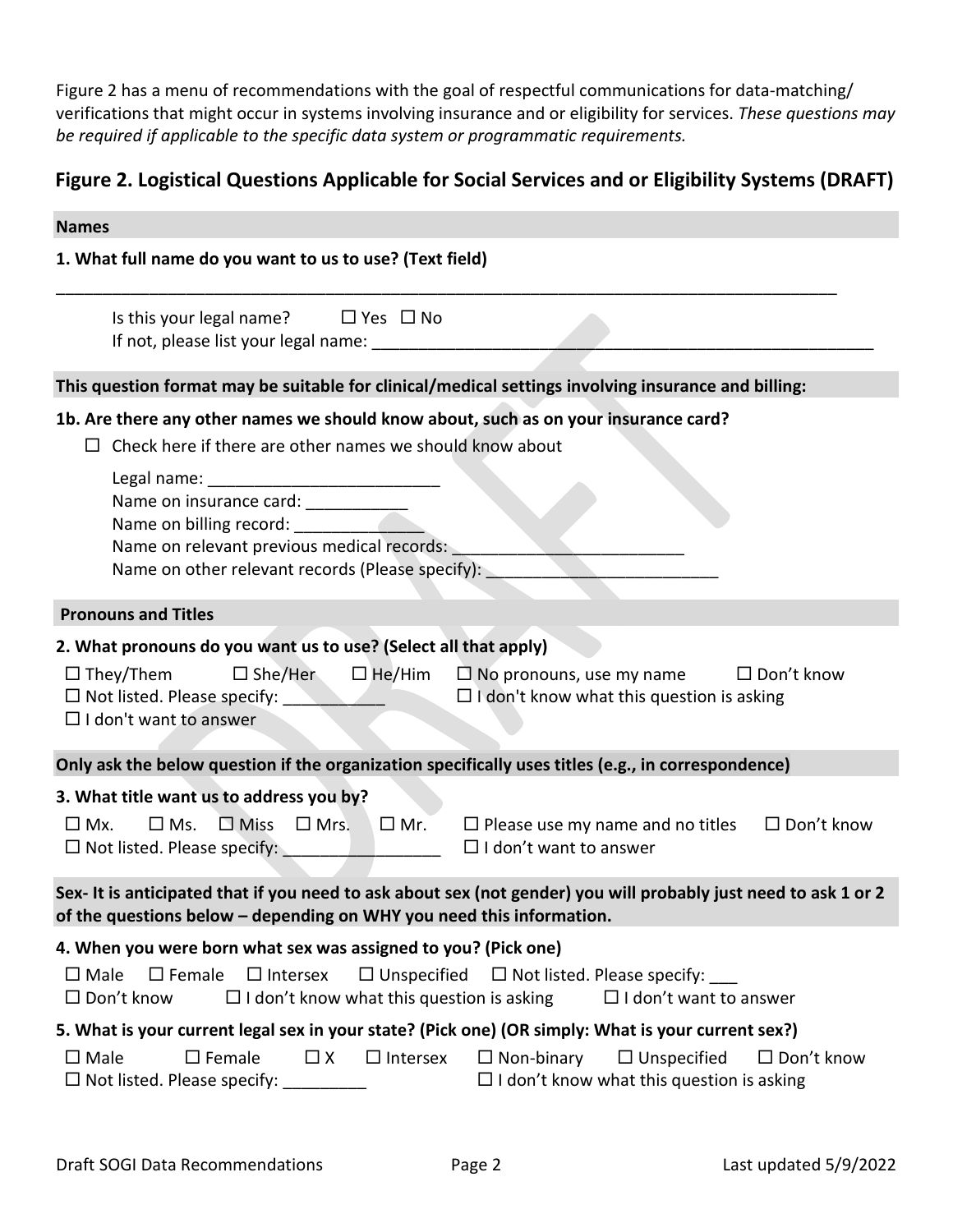|                                           | If you need to verify or match based on a state-issued ID:                                                                                                                             |
|-------------------------------------------|----------------------------------------------------------------------------------------------------------------------------------------------------------------------------------------|
| 6. Do you have a state-issued ID?         |                                                                                                                                                                                        |
| $\Box$ No<br>$\Box$ Don't know            | $\Box$ Yes. If yes, please specify state associated with ID:<br>$\Box$ I don't want to answer<br>$\Box$ I don't know what this question is asking                                      |
|                                           | 6b. If Yes, what is the sex on your state-issued ID?                                                                                                                                   |
| $\square$ F – Female<br>$\Box$ Don't know | $\Box$ M – Male $\Box$ X -Non-Binary $\Box$ U – Unspecified<br>$\Box$ Not listed. Please specify:<br>$\Box$ I don't want to answer<br>$\Box$ I don't know what this question is asking |
|                                           | If you are using sex to verify identity with the SSA and/or cannot report a response other than M/F then:                                                                              |
|                                           |                                                                                                                                                                                        |

**7. For federal reporting purposes if we were only given a binary option of M (Male) or F (Female), which one would you like us to use?** 

| $\square$ Female | $\square$ Male |
|------------------|----------------|
|                  |                |

**OR:** 

**We respect and honor your gender. We use federal data to verify your information, like what you use for social security or on your passport.[2](#page-2-0) They only offer two options – male or female. Please select the sex that matches your current federal information.** 

 $\square$  Female  $\square$  Male

Appendix A includes additional questions for medical settings following best practices but are *not* suggested to required data collection elements sent to OHA.

# **Appendix A: Best Practice Recommendations to Ensure Quality Medical Care**

## **SEXUAL HEALTH**

**1. Are you sexually active?** 

 $\Box$  Yes  $\Box$  No

If No, have you been sexually active in the past year?  $\Box$  Yes  $\Box$  No

### **2. If yes to question 7: Are your sexual partners (check all that apply):**

- 
- 
- 
- $\Box$  I don't want to say

### **YOUR BODY**

#### **3. Are you (check all that apply):**

- $\Box$  A person with breasts  $\Box$  A person with a cervix
- 
- $\Box$  A person with a vagina  $\Box$  A person with a penis
- $\Box$  A person with a penis  $\Box$  A person with a vagina
- $\Box$  A person with intersex genitalia  $\Box$  A person who had genital reassignment surgery
- $\square$  Don't know  $\square$  I don't know what this question is asking
	-
- $\Box$  A person with ovaries  $\Box$  A person with a uterus
	-

<span id="page-2-0"></span><sup>&</sup>lt;sup>2</sup> Note that sex is not necessarily the same across different government reporting systems. Just because SSA says "this" does not mean that Selective Service agrees. This question should be tailored to match the verification system(s) used (if applicable).